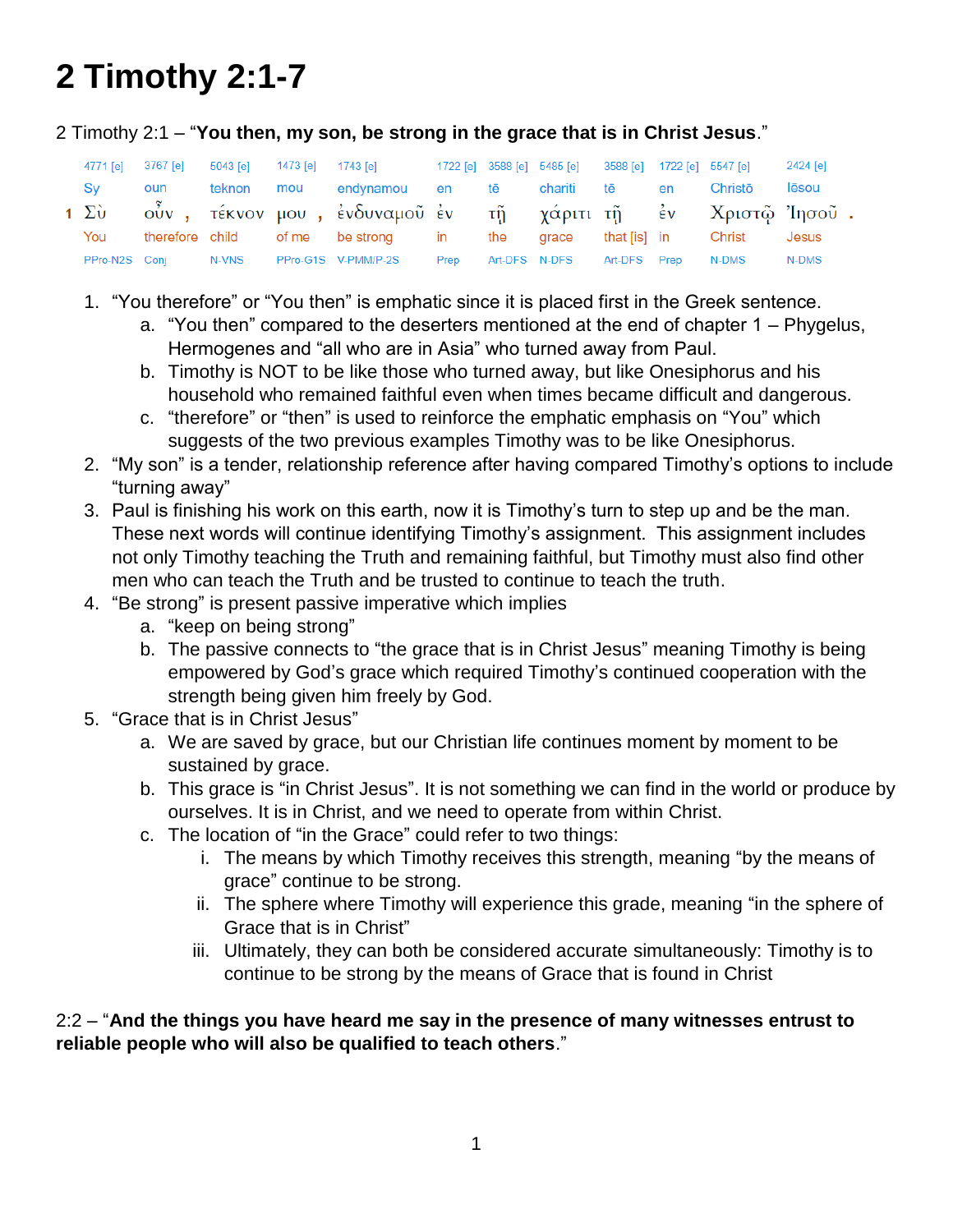| 2532 [e]            | 3739 [e]                        | 191 [e]    | 3844 [e]           | 1473 [e]      |             | 1223 [e] | 4183 [e]          | 3144 [e]         | 3778 [e] | 3908 [e] |
|---------------------|---------------------------------|------------|--------------------|---------------|-------------|----------|-------------------|------------------|----------|----------|
| kai                 | ha                              | ēkousas    | par'               | emou          | dia         |          | pollōn            | martyron         | tauta    | parathou |
| $2 \times \alpha i$ | $\hat{\alpha}$                  | ἤκουσας    | παρ' έμοῦ          |               | $\delta$ ιά |          |                   | πολλῶν μαρτύρων, | ταῦτα    | παράθου  |
| And                 | the things which you have heard |            | from               | me            |             | among    | many              | witnesses        | these    | entrust  |
| Conj                | RelPro-ANP                      | V-AIA-2S   | Prep               | PPro-G1S Prep |             |          | Adj-GMP           | N-GMP            | DPro-ANP | V-AMM-2S |
| 4103 [e]            | 444 [e]                         | 3748 [e]   | 2425 [e]           | 1510 [e]      |             |          | 2532 [e] 2087 [e] | 1321 [e]         |          |          |
| pistois             | anthropois                      | hoitines   | hikanoi            | esontai       |             | kai      | heterous          | didaxai          |          |          |
|                     | πιστοΐς άνθρώποις,              | οΐτινες    | ίκανοι έσονται και |               |             |          |                   | έτέρους διδάξαι. |          |          |
| to faithful         | men                             | such as    | sufficient will be |               |             | also     | others            | to teach         |          |          |
| Adj-DMP             | N-DMP                           | RelPro-NMP | Adj-NMP            | V-FIM-3P      |             | Conj     | Adj-AMP           | <b>V-ANA</b>     |          |          |

- 1. There is reference to four handoffs of teaching responsibility in this verse. Four generations or four turnings, or four teacher/student relationships:
	- a. The first is **Paul** teaching Timothy
	- b. The second is **Timothy** teaching the men he is to find
	- c. The third is the **"reliable" and "qualified" men** Timothy is to find
	- d. The fourth is **the "others" taught** by the men Timothy entrusts the Word of God to that are identified as "reliable" and "qualified" to teach
- 2. Not only is Timothy to faithfully teach, he is also to find those who can learn themselves and faithfully teach.
- 3. If Timothy follows Paul's request, then Timothy is going to be leaving Ephesus to come to Rome to see Paul. This means Timothy needs to find these men and have them established in the Truth and the responsibility before Timothy leaves for Rome.
- 4. "The things you have heard me say" refers to the things Timothy heard Paul teach
	- a. Timothy was to teach what he had been taught by the apostle
	- b. Timothy was NOT to become create new concepts and was not to become an innovator of new religious ideas.
- 5. "in the presence of many witnesses"
	- a. "in the presence of" is a challenging line to interpret:
		- i. It could refer to the witnesses at Timothy's baptism or ordination mentioned in:
			- 1. 1 Timothy 4:14 "Do not neglect the gift you have, which was given you by prophecy when the council of elders laid their hands on you."
			- 2. 1 Timothy 6:12 "Fight the good fight of the faith. Take hold of the eternal life to which you were called and about which you made the good confession in the presence of many witnesses."
			- 3. They would have heard Paul identify the foundational teachings when Timothy was recognized as a gifted teacher
		- ii. I could refer to the many witnesses who, along with Paul, taught Timothy. This would include apostles and their associates such as:
			- 1. Luke
			- 2. Barnabas
			- 3. Aquila and Priscila
			- 4. Others, etc.
- 6. "entrusted" is the verb of the same root used for "deposit" in: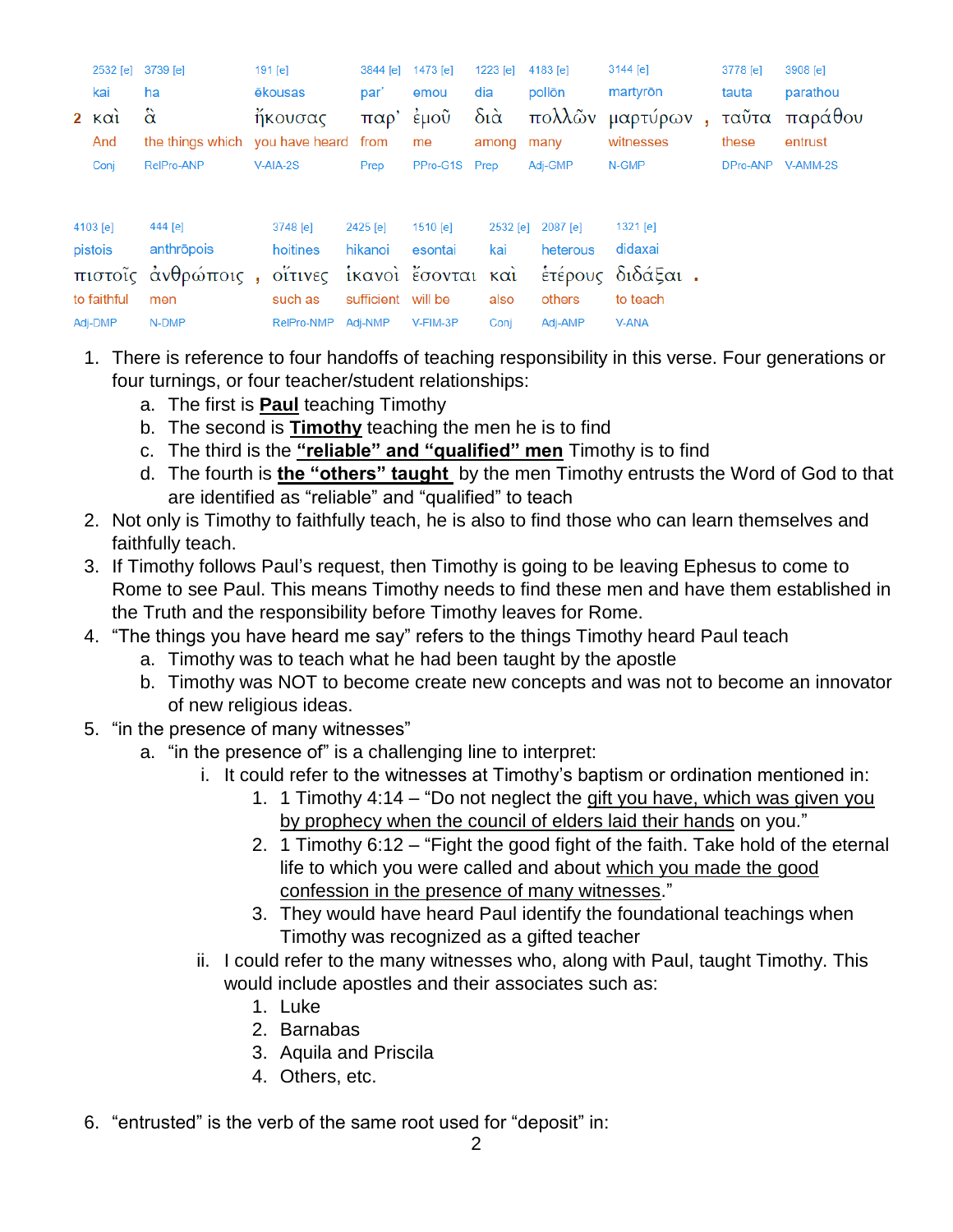- a. 1 Timothy 6:20 "O Timothy, guard the deposit entrusted to you. Avoid the irreverent babble and contradictions of what is falsely called "knowledge," "
- b. 2 Timothy 1:12 "I am not ashamed, for I know whom I have believed, and I am convinced that he is able to guard until that day what has been entrusted to me."
- c. 2 Timothy 1:14 "By the Holy Spirit who dwells within us, guard the good deposit entrusted to you."
- 7. Qualities of these men:
	- a. "reliable" or "faithful" from *pistois* which means "trustworthy, faithful, believing.
	- b. Competent "qualified to teach others" or "capable of teaching others" from *hikanos* which means they have sufficient ability, strength or worthiness as, in this case, "teachers of others"
- 8. These men Paul is asking Timothy to prepare are likely the elders identified in 1 Timothy 3:1-7 and 5:17-22
- 2:3 "**Join with me in suffering, like a good soldier of Christ Jesus**."

| 4777 [e]                                               | 5613 [e] 2570 [e] |                  | 4757 [e]   | 5547 [e]  | 2424 [e] |  |
|--------------------------------------------------------|-------------------|------------------|------------|-----------|----------|--|
| Synkakopatheson                                        | hōs               | kalos            | stratiōtēs | Christou  | lēsou    |  |
| 3 Συνκακοπάθησον ώς - καλὸς στρατιώτης Χριστοῦ Ἰησοῦ . |                   |                  |            |           |          |  |
| Share in suffering                                     | as                | [a] good soldier |            | of Christ | Jesus    |  |
| V-AMA-2S                                               | Adv               | Adi-NMS          | N-NMS      | N-GMS     | N-GMS    |  |

- 1. Paul is going to use three examples of men with careers and responsibilities that capture what Paul expects Timothy to be do in the ministry of the Truth. Each of these will have a specific point as an example, but yet continue developing the same theme:
	- a. Soldier
	- b. Athlete
	- c. Farmer
- 2. Timothy is going to need:
	- a. Continuous supply of "grace"
	- b. Singleness of purpose
	- c. Ability to share in harsh situations and suffering
- 3. "good soldier"
	- a. Endures hardships
	- b. Avoids entanglements which might hinder the service required to fulfill his duty
	- c. Desires to please the one who enlisted him
- 4. "Share in suffering" is *synkakopatheson* and has been translated as "join the ranks of those who bear suffering." There is no specific mention of Timothy joining with Paul in suffering in this word, but it could be assumed
	- a. The suffering would be the living the life of a soldier. To avoid suffering would be to turn back to a civilian life
- 5. "good soldier of Christ Jesus" is a reference to:
	- a. who recruited Timothy and
	- b. who is Timothy's commanding officer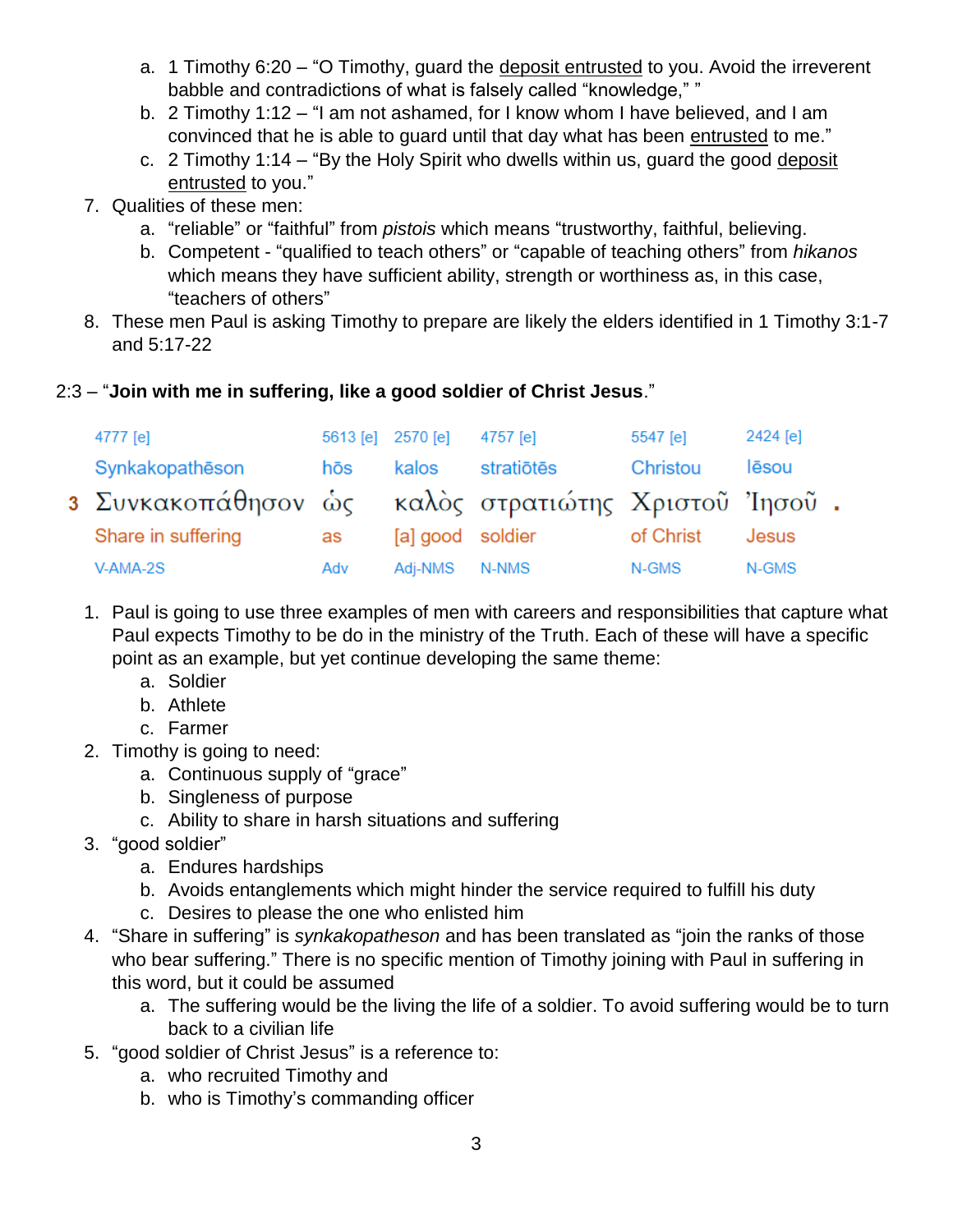# 2:4 – "**No one serving as a soldier gets entangled in civilian affairs, but rather tries to please his commanding officer**."

|         | 3762 [e]  |               | 4754 [e]                          |            | 1707 [e]                 | 3588 [e] | 3588 [e] | 979 [e] | 4230 [e]           | 2443 [e]               |
|---------|-----------|---------------|-----------------------------------|------------|--------------------------|----------|----------|---------|--------------------|------------------------|
|         | oudeis    | strateuomenos |                                   | empleketai |                          | tais     | tou      | biou    | pragmateiais       | hina                   |
|         |           |               | 4 ούδεις στρατευόμενος εμπλέκεται |            |                          | ταῖς τοῦ |          |         | βίου πραγματείαις, | $\tilde{i} \nu \alpha$ |
|         | No one    |               | serving as a soldier              |            | entangles himself in the |          | of this  | life    | affairs            | that                   |
| Adj-NMS |           |               | V-PPM-NMS                         |            | V-PIM/P-3S               | Art-DFP  | Art-GMS  | N-GMS   | N-DFP              | Conj                   |
|         |           |               |                                   |            |                          |          |          |         |                    |                        |
|         | 3588 [e]  |               | 4758 [e]                          |            | 700 [e]                  |          |          |         |                    |                        |
| tō      |           |               | stratologēsanti                   |            | arese                    |          |          |         |                    |                        |
|         |           |               |                                   |            |                          |          |          |         |                    |                        |
| τῷ      |           |               | στρατολογήσαντι,                  |            | $\dot{\alpha}$ ρέση.     |          |          |         |                    |                        |
|         | the [one] |               | having enlisted him               |            | he might please          |          |          |         |                    |                        |

1. "Entangles himself" is a command focused on maintaining a singleness of purpose.

V-ASA-3S

- a. There are going to be many "worthy" causes and endeavors, but not all of them are worthy of the good soldier who knows why he was recruited and who recruited him.
- b. This could be captured in Romans 12:2 "Then you will be able to test and approve what God's will is--his good, pleasing and perfect will."
- c. "Entangles himself" would be contrary to joining in the suffering of the soldiers life. It would be easier for Timothy to return to a civilian life than to continue the life of a soldier pleasing his commander.

#### 2:5 – "**Similarly, anyone who competes as an athlete does not receive the victor's crown except by competing according to the rules**."

|      |            |       |  | 1437 [e] 1161 [e] 2532 [e] 118 [e] 5100 [e] 3756 [e] 4737 [e] |      |     | 1437 [e] 3361 [e] 3545 [e] | $118$ [e]                                                                         |
|------|------------|-------|--|---------------------------------------------------------------|------|-----|----------------------------|-----------------------------------------------------------------------------------|
|      | ean de kai | athlē |  | tis ou stephanoutai  ean mē                                   |      |     | nomimōs athlēsē            |                                                                                   |
|      |            |       |  | 5 ἐὰν δὲ καὶ ἀθλῆ τις, οὐ στεφανοῦται, ἐὰν μὴ νομίμως ἀθλήσῃ. |      |     |                            |                                                                                   |
| If   |            |       |  |                                                               |      |     |                            | now also competes anyone not he is crowned if not lawfully he shall have competed |
| Conj | Coni       |       |  | Conj V-PSA-3S IPro-NMS Adv V-PIM/P-3S                         | Conj | Adv | Adv                        | V-ASA-3S                                                                          |

- 1. The athlete is the image of an endeavor that requires faithful discipline to reach success.
- 2. "according to the rules" literally means "he lawfully competes".

Art-DMS

V-APA-DMS

- a. This could refer to two different things in athletic competition in Paul's day:
	- i. The athlete must compete according the rules of the game.
		- 1. The "rules" of this game is to play you will need to suffer.
		- 2. The focus may not be on Timothy's need for "training" or "discipline", but on Timothy being willing to play by the rules of suffering for the kingdom.
	- ii. The athlete must meet the requirement of necessary training to legitimately enter the competition. An athletes entrance into the Olympic games required:
		- 1. The athlete train for the games for the last 10 months.
		- 2. The athlete take an oath before the god Zeus that he has followed strict training for the last 10 months before entering the competition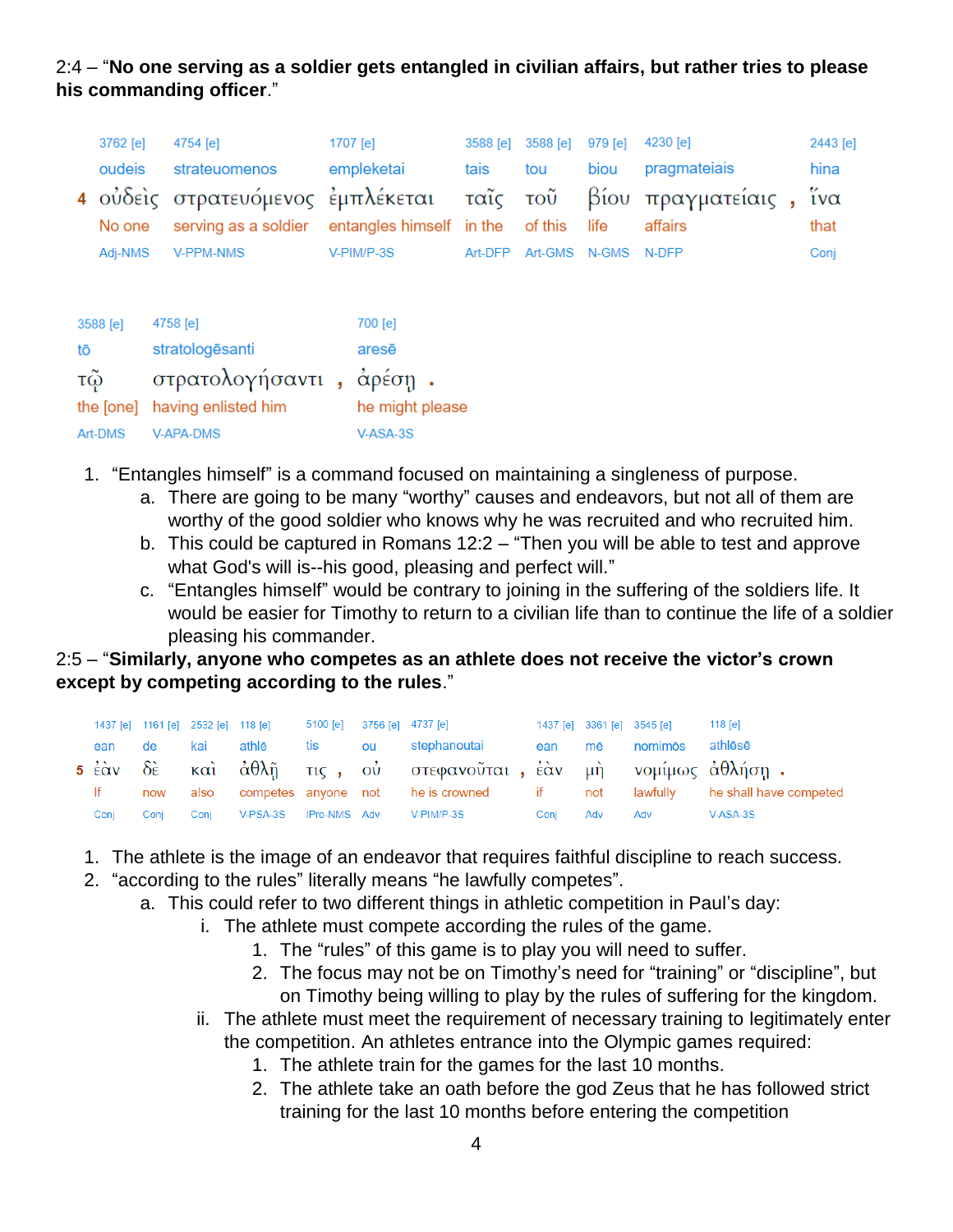- 3. The training of the athlete could be the focus here, because in this culture the rules required training.
- 4. Training would require:
	- a. Stamina
	- b. Self-discipline
- 5. Insightful verses from 1 Timothy would include:
	- a. 1 Timothy 4:-8 –"Have nothing to do with godless myths and old wives' tales; rather, train yourself to be godly. For physical training is of some value, but godliness has value for all things, holding promise for both the present life and the life to come."
	- b. 1 Timothy 6:12 "Fight the good fight of the faith. Take hold of the eternal life to which you were called when you made your good confession in the presence of many witnesses."
- b. The image of the athlete then would seem to be that the teacher cannot enter the competition of teaching unless they have prepared themselves for the competition.
	- i. Meaning, the Christian must first renew their minds and separate their Christian philosophy and worldview from that of their previous life where they followed pagan philosophy and evaluated situations from their cultural worldview.
	- ii. Paul had trouble in almost all the churches with people joining the rank of the Christians, and then, trying to take on leadership roles without adjusting their human viewpoint to the divine viewpoint: Judaism, Greek philosophy, local customs (see the book of Colossians)
- 3. "the victors crown" is *stephanoutai* referring to the honorary wreath awarded to the champion athlete.
	- a. To receive this victory wreath in the Christian Games the minister must:
		- i. Compete by the rules of the game
		- ii. Train according to the requirements to be a legitimate competitor in the games

# 2:6 – "**The hardworking farmer should be the first to receive a share of the crops**."

| 3588 [e] | 2872 [e]                   | $1092$ [e] | 1163 $[e]$            | 4412 [e] | 3588 [e] 2590 [e] |        | 3335 [e]                          |  |
|----------|----------------------------|------------|-----------------------|----------|-------------------|--------|-----------------------------------|--|
| ton      | kopiōnta                   | geörgon    | dei                   | prōton   | tōn               | karpōn | metalambanein                     |  |
|          | 6 τον κοπιώντα γεωργον δεί |            |                       |          |                   |        | πρῶτον τῶν καρπῶν μεταλαμβάνειν . |  |
|          | For the hardworking farmer |            | it is necessary first |          | of the fruits     |        | to partake                        |  |
|          | Art-AMS V-PPA-AMS          | N-AMS      | $V-PIA-3S$            | Adv-S    | Art-GMP N-GMP     |        | V-PNA                             |  |

- 1. The farmer is used to make the point that, "the hardworking farmer should be the first to receive a share of the crops."
	- a. This is talking about receiving a harvest, a reward, a share
	- b. After you have worked hard at the job of preparing for the harvest, reward, share.
- 2. "ministry" is described as "hardworking" by Paul in Romans 16:6, 12; 1 Corinthians 15:10; Galatians 4:11.
- 3. The time of enjoying this harvest is eschatological most likely:
	- a. 2 Corinthians 5:10 "For we must all appear before the judgment seat of Christ, so that each of us may receive what is due us for the things done while in the body, whether good or bad.